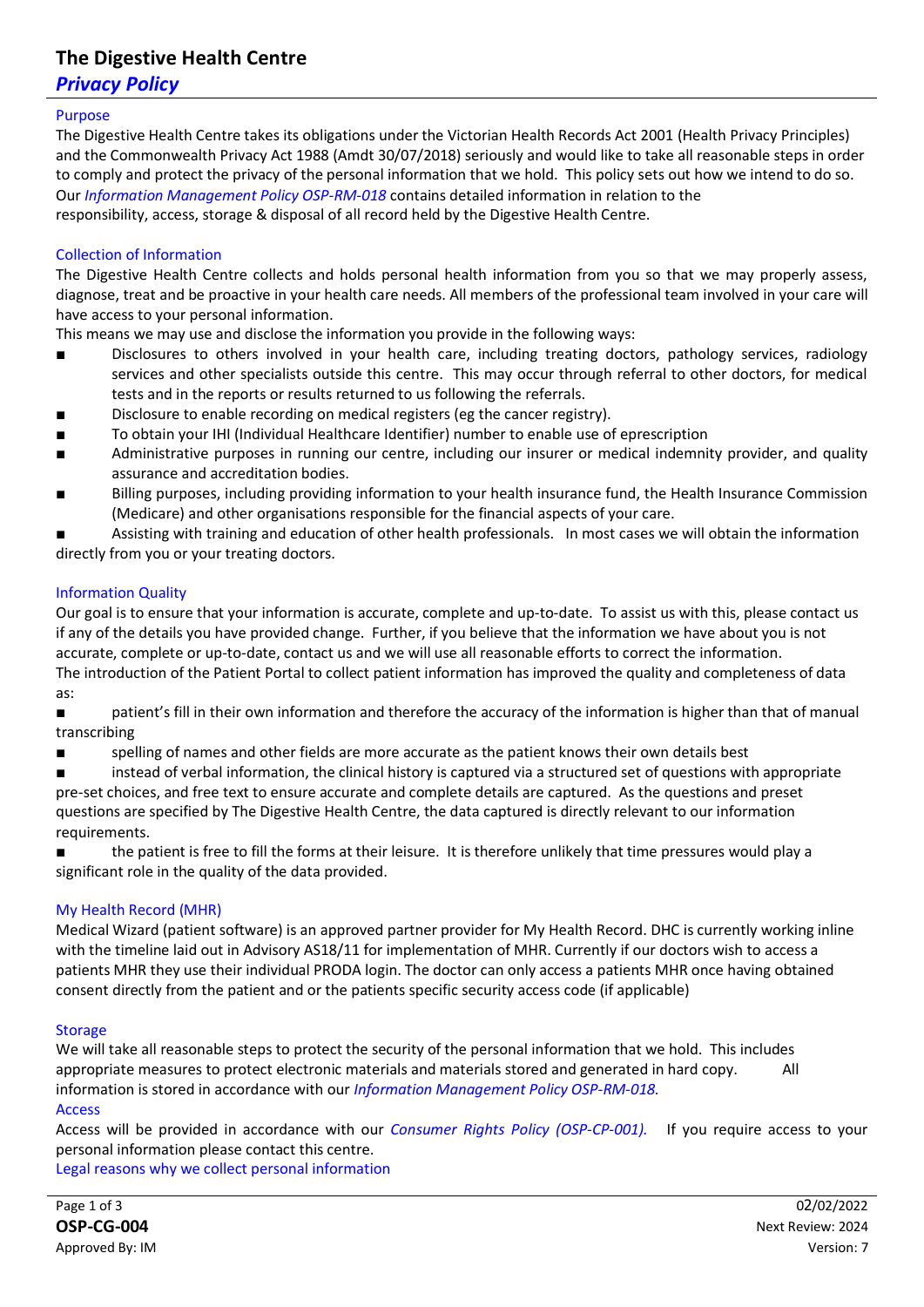## **The Digestive Health Centre**

## *Privacy Policy*

Some information we collect is in order to comply with our legal obligations eg mandatory reporting or accreditation requirements.

#### What happens if you choose not to provide the information?

You are not obliged to give us your personal information. However, if you choose not to provide this centre with the personal detail (eg Medicare number, health insurance cover) we may not be able to provide you with the full range of our services.

#### Treatment of children

The rights of children to the privacy of their health information, based on the professional judgment of the doctor and consistent with law, might restrict access to the child's information by parents or guardians. See also Child Safe Policy OSP-CG-007

#### Data Security

The Digestive Health Centre has strict policies in relation to confidentiality of patient information and has sophisticated Information Management Systems in place, including firewalls, password protection, encryption and backup regimes, to protect information from misuse, interference, loss and from unauthorised access, modification or disclosure. Our Medical software and Patient Portal is hosted on Amazon Web Services infrastructure that is located in Sydney. Data is stored on this server and it is retrieved by The Digestive Health Centre. Data is not stored or transmitted beyond Australian borders. However, if a patient fills in the patient portal whilst overseas, the data would travel across borders. Login to the Patient Portal administration is allowed only by senior staff and Medical Wizard. Anyone without administration rights are not allowed access to the patient data. The log in is also validated via a secondary validation code sent to the Administrators phone. This is commonly known in the industry as two factor authentication.

#### Data Breaches

The Digestive Health Centre has an obligation to notify individuals whose personal information is involved in a data breach that is likely to result in serious harm. This notification will include recommendations about the steps individuals should take in response to the breach. The Australian information Commissioner will also be notified of eligible data breaches using the Notifiable Data Breach Scheme Form (found in our document library) and a IIIR Form will be completed and reported to the Risk Management Committee & Board of Management.

#### Offshore Storage

The Digestive Health Centre does not have contracts with Offshore Cloud Providers for storage of data. As mentioned above in *Data Security*:

• Our Medical software and Patient Portal is hosted on Amazon Web Services infrastructure that is located in Sydney. Data is stored on this server and it is retrieved by The Digestive Health Centre. Data is not stored or transmitted beyond Australian borders. However, if a patient fills in the patient portal whilst overseas, the data would travel across borders.

#### Destruction of Health Information

All confidential waste with patient identifying information is disposed of by a Qualified Confidential Waste Contractor. Health records will be retained in accordance with our *Information Management Policy OSP-RM-018.*

#### Direct Marketing

If you provide us with your email address on our Registration form or online Patient Portal, in doing so you are consenting to receive emails from our Centre. All emails will contain an "Opt Out" or "Unsubscribe" option.

#### **Complaints**

If you have any complaints about our privacy practices or wish to make a complaint about how your personal information is managed please contact the Privacy Officer at this centre. All complaints will be dealt with fairly and as quickly as possible, in accordance with our *Consumer Complaints Policy (OSP-CP-004).* A privacy complaint related to any concern or dispute that you have with our privacy practices as it relates to your personal information. This could include matters such as how personal information is collected, stored, used, disclosed or how access is provided. If you are dissatisfied with the outcome of our handling of your complaint you may contact the Victorian Health Services Commissioner or the Federal Privacy Commissioner.